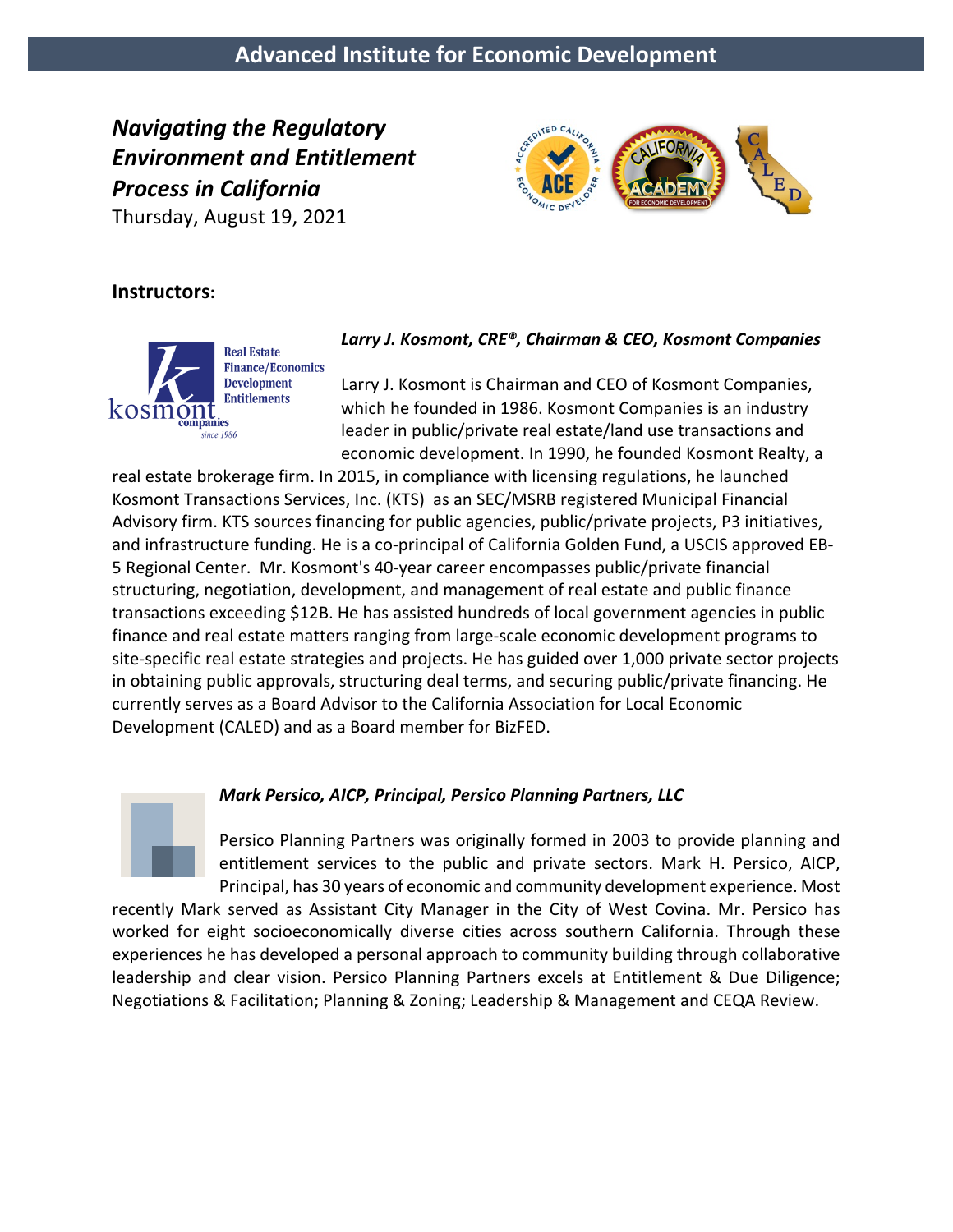

*Steven Graham, Senior Principal Cole Huber LLP*

Mr. Graham is an attorney with Cole Huber LLP who focuses on municipal law. He began his career in the San Bernardino City

Attorney's Office during a period of dramatic transformation, including the city's Chapter 9 bankruptcy, as a member of the city's legal team. A collaborative attorney that has worked with city staff and special counsel on diverse and complex issues, Steven has advised internal teams responsible for drafting local cannabis regulations, litigating wastewater issues, and updating development codes. Steven assists clients by providing advice on an array of municipal legal issues requiring expertise in land use, real estate, contracts, construction, public utilities, transportation, CEQA, and Proposition 218. He is the City Attorney for the City of Canyon Lake and serves as special counsel on land use issues for several of the firm's municipal clients.

### **Course Description:**

This advanced course in navigating the regulatory environment and entitlement process will provide students with a detailed understanding of the various regulatory issues that most economic development practitioners in California face. A focus on CEQA and how to interface with state agencies will be included in the instruction. The session will also provide an overview of state and local governmental agencies' regulatory process including the resources available to assist with resolving permitting issues. In addition, the course will highlight best practices in the field that streamline the permit process and improve a community's regulatory climate.

#### **Course Core Competencies:**

- Overview of regulatory issues most relevant to economic development practitioners
- CEQA from an economic developer's perspective
- Overview of state and local governmental regulatory permit processes and effective strategies to interface these agencies
- Use of third-party facilitators to resolve permitting issues
- Best practices that streamline the permitting process

## **Student Outcomes:**

After successful completion of this course, students will have:

• An understanding of emerging post-COVID-19 economic development trends – changes in the commercial, housing and entertainment landscape